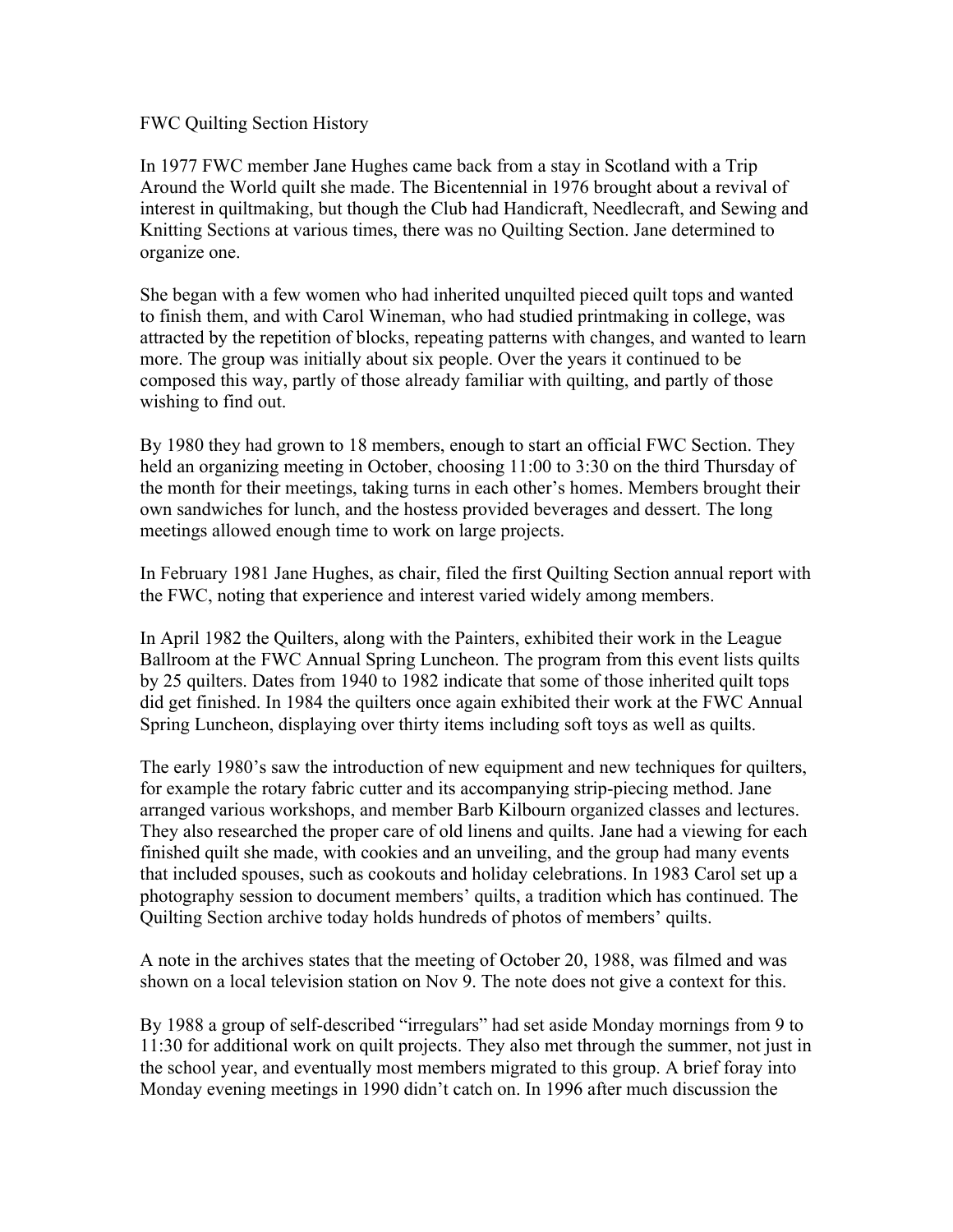decision was made to drop Thursday as an official meeting time. Meetings since have been Mondays from 9:30 to noon, without sandwiches, but with the hostess still supplying beverages and a treat.

The purpose of the Quilting Section has always been to support each other in pursuit of creative ideas, to share knowledge and expertise that will facilitate creative projects, and to share this work with the wider community.

In the mutual support category, from about 1992 to 2009 significant birthdays and other milestones were celebrated with block exchanges; after that these became exchanges of friendship blocks between all members of the group. Basting bees were held, in which many members would help an individual member baste together the layers of her full-size quilt prior to quilting it. There were "ugly fabric" exchanges (one person's trash is another's treasure), year-end potluck luncheons, and the ongoing appreciation of showand-tell sessions. In 2011-2012 the concept of mutual support expanded with an exchange of blocks with quilters in Ann Arbor's sister city of Tubingen, Germany.

The sharing of knowledge and expertise that began when Jane Hughes organized workshops in 1982 continues to the present with "challenges," in which a design problem is proposed for each quilter to solve in her own way while using common rules, such as subject matter, or common elements, such as a certain fabric or color. The group's pattern challenges included Picasso's Puzzle and Miniature Log Cabin; fabric challenges included charm quilts, lace, and scissor-print fabric; subject challenges included holidays, wearable vests, and perhaps as a counterbalance to wearable vests, nudes.

Members also gave demonstrations of new and unusual techniques, such as liberated pieced blocks and sashiko quilting, and held book and magazine exchanges, sessions on color theory, and a tutorial on the quilt-as-you-go technique. A "discovery day" in 1995 led to sessions on quilt documentation in 1996. There were also visits from collectors and quilting experts from outside the group, and trips to visit quilt shows. In 1983 members attended a show at Meadowbrook Hall; in 1988 a show of the Great Lakes Quilt Center's collection at MSU in Lansing; and in October 2014 another trip to Lansing for a private viewing of ten quilts from the GLQC collection demonstrating the history of quilting. Several members joined the Ann Arbor Quilt Guild, contributing information to the FWC quilters from the Guild's lectures and programs. In 1996 the group sent contributions in memory of longtime member Sue Ullrich's husband John to the Guild to be forwarded to MSU to the Mary Schafer Quilt Fund, part of the GLQC.

Sharing the Section's work with the wider community was intended both to provide meaningful, lovely, useful gifts to those in material or emotional need, and to increase and enhance the appreciation of quilts by the general public. In 1986 the quilters made and donated a series of wallhangings to Ronald McDonald House to improve the comfort level of families staying there. In 1991 a quilt was completed for Safe House, and another to be raffled by The House By the Side Of the Road. Safe House remained a favorite destination for the group's quilt donations, with twelve going there in 1994; unrecorded numbers in 1998, 2004, and every year from 2007 to 2012; five in 2013; four each in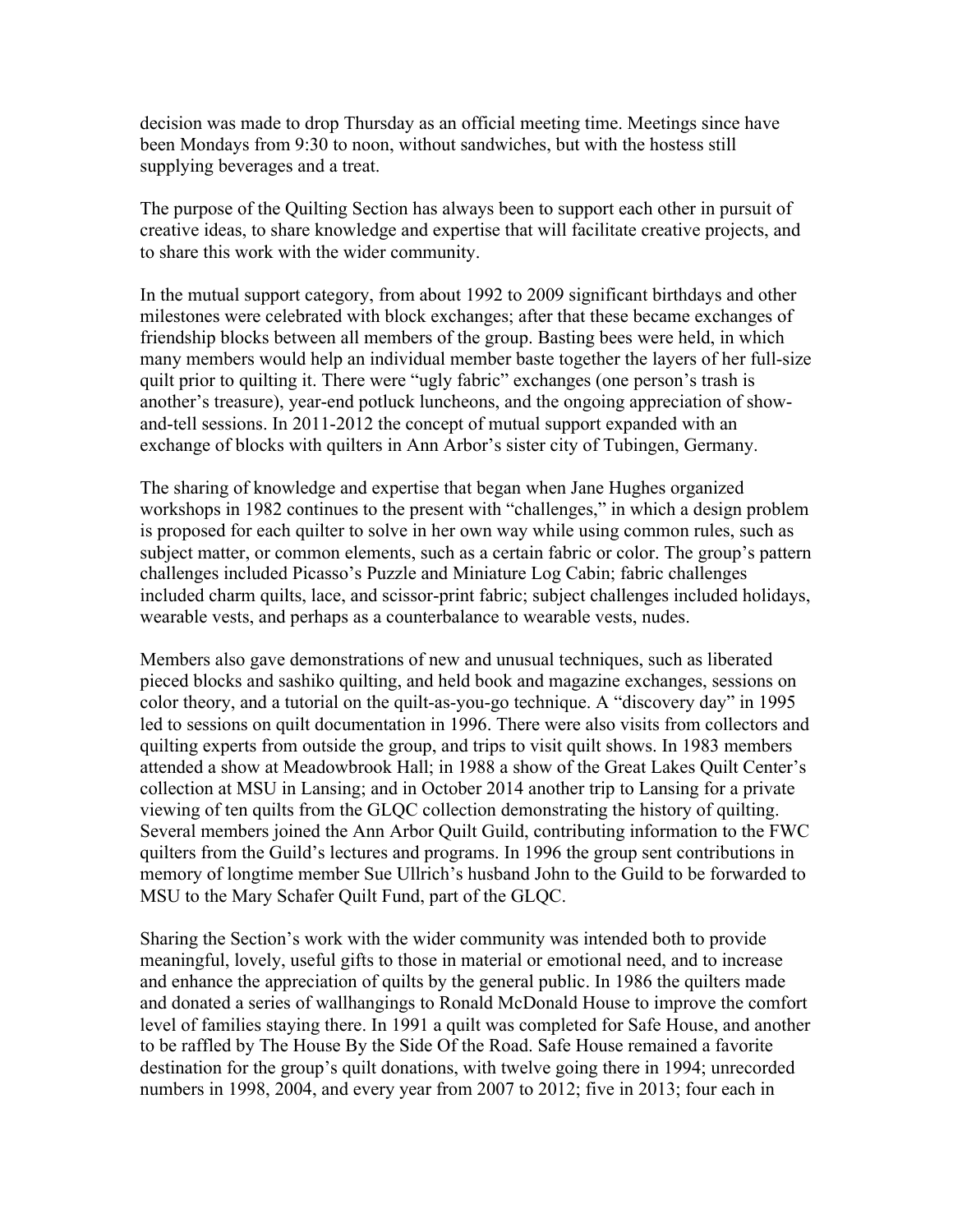2014 through 2016; and seven in 2017. In 1998 the quilters made six children's quilts which were displayed at the FWC Annual Spring Luncheon before being donated to needy children. The Challenge that year was making wallhangings for a new Ann Arbor residential hospice. These were completed and presented in fall 1998. In winter 2000 the quilters began making lap quilts for the Bortz and Saline Nursing Homes. Fourteen quilters participated, and ten lap quilts were presented to each of the two nursing homes in 2001. In 2007 a quilt was donated to Gibraltar Veterinary Clinic, and in 2008 four quilts were created as a remembrance for the children of longtime member Gwen Stevens. Beginning in 2012 members have made fabric flower lapel pins as party favors for those attending the FWC Holiday Reception. In 2014 a quilt was presented to Ozone House for their raffle. In 2017 five quilts were donated to the UM Students' Refugee Assistance Program. These quilts were labeled bilingually, in English and Arabic.

From their beginning the quilters exhibited their work at FWC meetings, but in March 1990 they had their first show at Ann Arbor's Kempf House Center for Local History. The show was titled "The Art of Quilting: 1890 to the Present" and the program listed 42 quilts, about half made by FWC members and the rest antique quilts owned by them. This was so successful it became an annual event. The 1991 Kempf House Show program listed 29 quilts, mostly made by and otherwise owned by FWC quilters. The Third Annual Kempf House Show in 1992 listed 34 quilts as before, but with more information on construction techniques; the fourth, in 1993, lists 60 entries; the program for the fifth does not survive, but the show in March 1996 was called the Sixth Kempf House Show. This show consisted of seventy entries, including seven vests from the Vest Challenge and some stuffed teddy bears. After each of these shows there is a thank-you letter from Kempf House; the one for the sixth show expresses regret over disappointing attendance, and hopes the group will consider another show "in two years," but there does not seem to have been another Kempf House Show.

Meanwhile there were other venues in which the quilters held shows. In September 1992 they had an exhibit at the main Ann Arbor library on the historical development of quilts, with books and tools on display, as well as quilts. In 1993 Carol Wineman organized an exhibit and sale of members' work at Kerrytown Concert House, a portion of the sales to benefit the Washtenaw County Historical Society's Museum on Main Street. In March 1995 Garland Lewis organized an exhibit at North Campus Commons made up of 23 pieces completed as Challenge projects. North Campus Commons was also the site, in October 1998, of an exhibit of the wallhangings mentioned above, before they were donated to the new Ann Arbor hospice.

Members of the Quilting Section shared their knowledge of quilting as well as the physical results of it. In 1992, 1996, and 1997 they demonstrated quilting skills at Cobblestone Farm's holiday crafts exhibit. In 1993 they assisted at the Detroit History Museum, answering questions on the museum's display of quilts. In 1998 several members presented a class on quilting for women living on north campus.

Possibly the most complex project created by the Quilting Section to share their work with the community was the FWC  $75<sup>th</sup>$  Anniversary Quilt. The idea was conceived in the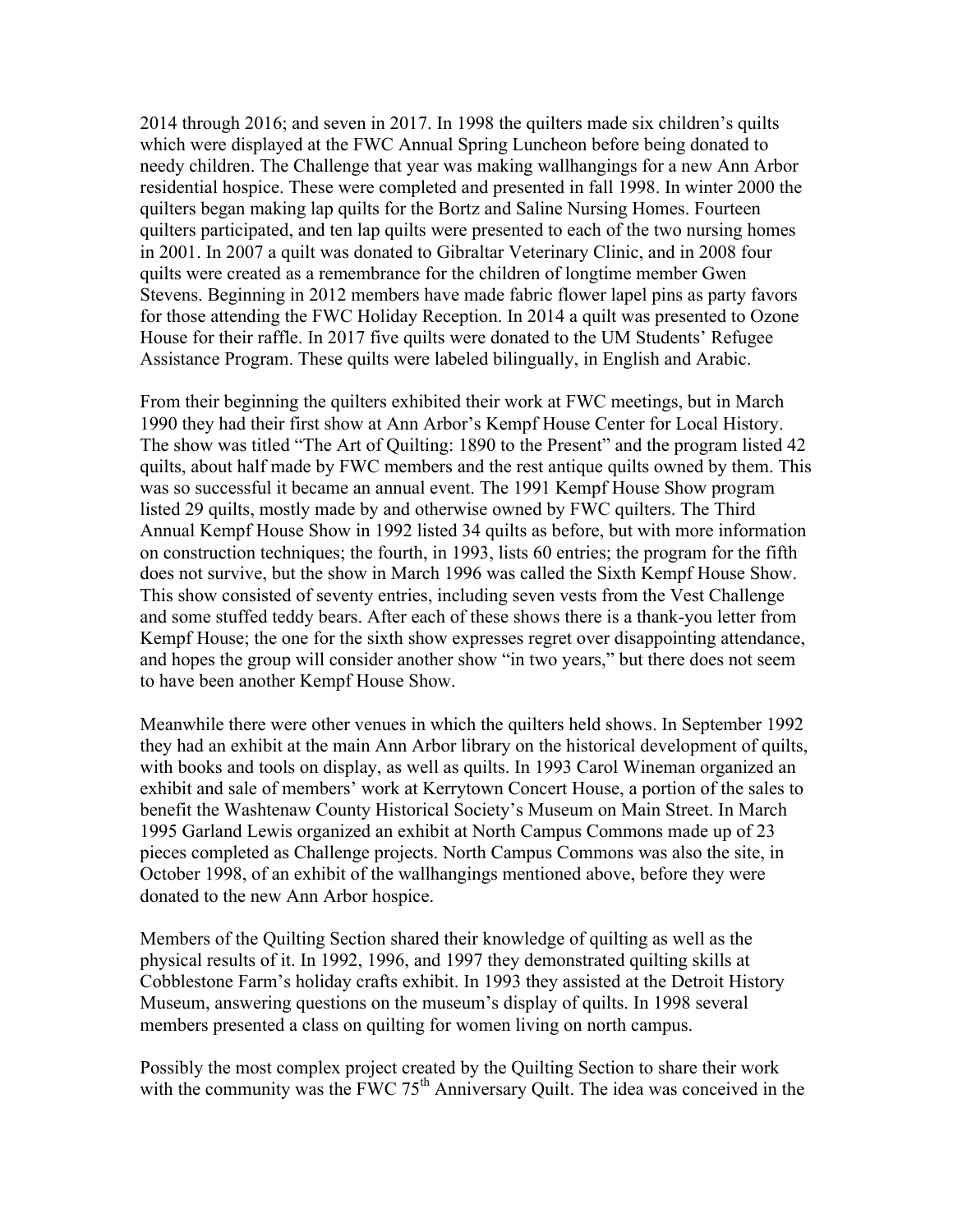spring of 1995, a design committee was formed in the fall, and the finished quilt was presented to the FWC at the Spring Luncheon in April 1997. Like a super-challenge project, members who took part were given fabrics chosen to match paint chips of the room in the League where the quilt was to hang, and were to create blocks of a given size representing the FWC's interest sections. The finished quilt was mounted on a wall behind a sheet of protective lucite, and a maintenance agreement directed that it be taken down and shaken free of dust at stated intervals.

This project has its own booklet in the Quilting Section archives, a bound folder with photos documenting the construction of the quilt, swatches of the fabrics used, copies of instructions given to the quilters, a list of the 26 quilters who participated, a key to the blocks, and a list of expenses. There are also text, photos, a news clipping, and a video, of the presentation. Miniature books were given as thank-yous to the quilters involved. The quilt has since been moved from the Founders' Reading Room to the main hall of the League where it remains, visible to the many passers-by, as of this writing.

From 1981 to 2017 the Quilting Section has averaged 26 members per year. Average attendance at a session has been about 14.

The FWC Quilting Section's archives currently consist of a thick binder and seven large scrapbooks. In 2013 the quilters began keeping photos on Picasaweb, which in 2016 became Google Photos, and paper scrapbooks are no longer being assembled. There are plans, or anyway hopes, to digitize this large archive, thus making it accessible to all members at any time.

## **Quilting Section Chairs:**

1980-1982 Jane Hughes 1982-1984 Carol Wineman; co-chair Stella Clarke 1984-1985 Stella Clarke 1985-1987 Gwen Stevens 1987-1991 April Rossman 1991-1992 Jeanne Muller; co-chairs Barb Kilbourn and Emer Fahey 1992-1993 Barb Kilbourn 1993-1994 Nancy Aupperle 1994-1995 Ruth Markovitz 1995-1997 Joan Rutherford 1997-2000 Nancy Livermore; co-chair 1998-2000 Elisabeth Murau 2000-2002 Angie Miller; co-chair 2000-2001 Elisabeth Murau; co-chair 2001-2002 Carol Wineman 2002-2006 Janet Haessler; co-chair Dorothy Ristenbatt 2006-2008 April Rossman; co-chair Rita Stark 2008-2009 Rita Stark; co-chair April Rossman 2009-2011 Jean Ballou; co-chair Carol Wineman 2012-2017 Robin Richstone; co-chair Rita Stark